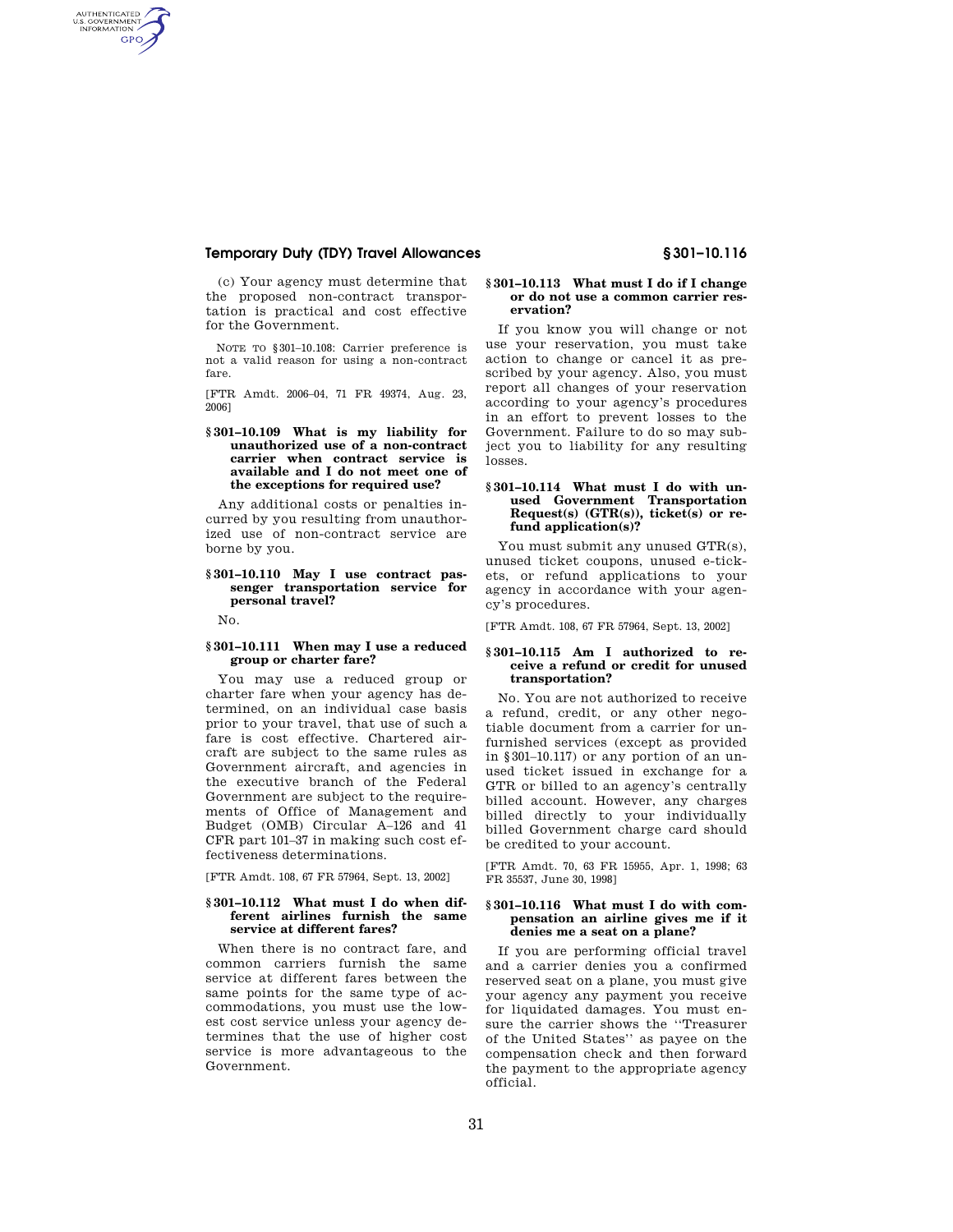#### **§ 301–10.117 May I keep compensation an airline gives me for voluntarily vacating my seat on my scheduled airline flight when the airline asks for volunteers?**

Yes:

(a) If voluntarily vacating your seat will not interfere with performing your official duties; and

(b) If additional travel expenses, incurred as a result of vacating your seat, are borne by you and are not reimbursed; but

(c) If volunteering delays your travel during duty hours, your agency will charge you with annual leave for the additional hours.

### AIRLINE ACCOMMODATIONS

## **§ 301–10.121 What classes of airline accommodations are available?**

Airlines are constantly updating their offerings. However, for the purposes of this regulation, the classes of available air accommodations are identified and defined as follows:

(a) *Coach-class*. The basic class of accommodation by airlines that is normally the lowest fare offered regardless of airline terminology used. For reference purposes only, coach-class may also be referred to by airlines as ''tourist class,'' ''economy class,'' or as ''single class'' when the airline offers only one class of accommodations to all travelers.

(b) *Other than coach-class*. Any class of accommodations above coach-class, e.g., first-class or business-class.

(1) *First-class*. The highest class of accommodation offered by the airlines in terms of cost and amenities. This is generally termed ''first-class'' by airlines and reservation systems.

(2) *Business-class*. A class of accommodation offered by airlines that is higher than coach and lower than firstclass, in both cost and amenities. This class of accommodation is generally referred to as ''business, business elite, business first, world business, connoisseur, or envoy'' depending on the airline.

NOTE TO §301–10.121: If an airline flight has only two classes of accommodations available, *i.e.*, two "cabins", with two distinctly different seating types (such as girth and pitch) and the front cabin is termed ''business-class'' or higher by the airline and the

# **§ 301–10.117 41 CFR Ch. 301 (7–1–10 Edition)**

tickets are fare-coded as business-class, then the front of the cabin is deemed to be other than coach-class. Alternatively, if an airline flight has only two cabins available but equips both with one type of seating, (*i.e.*, seating girth and pitch are the same in both cabins), and the seats in the front of the airplane are fare coded as full-fare economy class, and only restricted economy fares are available in the back of the aircraft, then the entire aircraft is to be classified as coach-class seating. In this second situation, qualifying for other than coach-class travel is not required to purchase a non-restricted economy fare seat in the front of the aircraft as the entire aircraft is considered ''coachclass.''

[FTR Amdt. 2009–06, 74 FR 55147, Oct. 27, 2009]

# **§ 301–10.122 What class of airline accommodations must I use?**

For official business travel, both domestic and international, you must use coach-class accommodations, except as provided under §§301–10.123 and 301– 10.124.

# **§ 301–10.123 When may I use other than coach-class airline accommodations?**

Government travelers are required to exercise the same care in incurring expenses that a prudent person would exercise if traveling on personal business when making official travel arrangements, and therefore, should consider the least expensive class of travel that meets their needs. You may use the lowest other than coach-class airline accommodations only when your agency specifically authorizes/approves such use as specified in paragraphs (a) and (b) of this section.

(a) Your agency may authorize/approve first class accommodations if any of the following apply:

(1) No coach-class accommodations are reasonably available. ''Reasonably available'' means available on an airline that is scheduled to leave within 24 hours of your proposed departure time, or scheduled to arrive within 24 hours of your proposed arrival time;

(2) When use of other than coachclass is necessary to accommodate a medical disability or other special need.

(i) A disability must be certified annually in a written statement by a